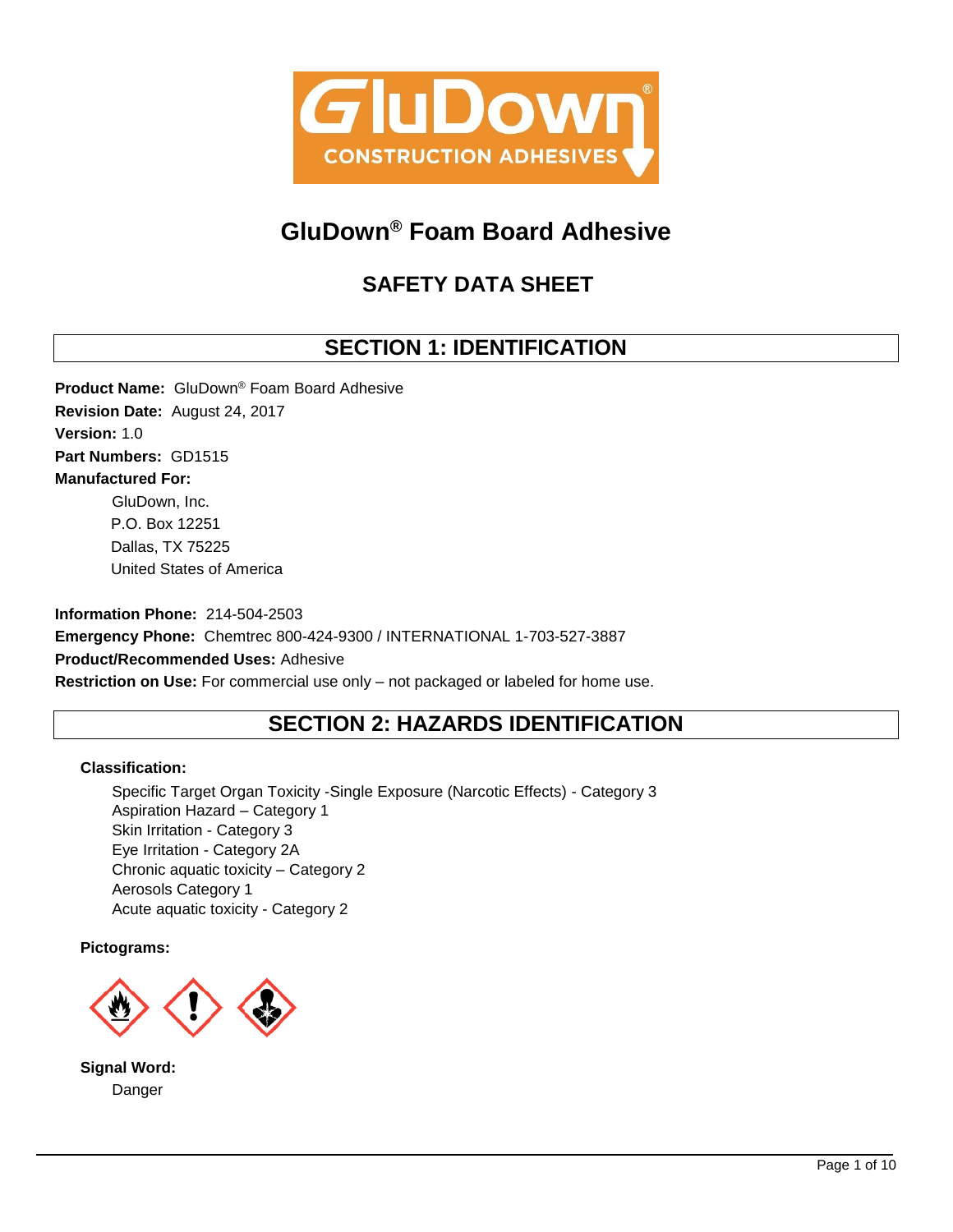## **Hazardous Statements - Physical:**

H222 - Extremely flammable aerosol

H229 - Pressurized container: May burst if heated

## **Hazardous Statements - Health:**

- H336 May cause drowsiness or dizziness
- H304 May be fatal if swallowed and enters airways
- H316 Causes mild skin irritation
- H319 Causes serious eye irritation

### **Hazardous Statements - Environmental:**

- H401 Toxic to aquatic life
- H411 Toxic to aquatic life with long lasting effects

### **Precautionary Statements - General:**

- P101 If medical advice is needed, have product container or label at hand.
- P102 Keep out of reach of children.
- P103 Read label before use.

## **Precautionary Statements - Prevention:**

- P261 Avoid breathing dust/fume/gas/mist/vapors/spray.
- P271 Use only outdoors or in a well-ventilated area
- P233 Keep container tightly closed.
- P264 Wash thoroughly after handling.
- P280 Wear protective gloves/protective clothing/eye protection/face protection
- P273 Avoid release to the environment.
- P210 Keep away from heat, hot surfaces, sparks, open flames and other ignition sources. No smoking.
- P211 Do not spray on an open flame or other ignition source.
- P251 Do not pierce or burn, even after use.

### **Precautionary Statements - Response:**

- P304 + P340 IF INHALED: Remove person to fresh air and keep comfortable for breathing.
- P312 Call a POISON CENTER/doctor if you feel unwell.
- P301 + P310 IF SWALLOWED: Immediately call a POISON CENTER or doctor
- P331 Do NOT induce vomiting.
- P332 + P313 If skin irritation occurs: Get medical advice/attention.
- P305 + P351 + P338 IF IN EYES: Rinse cautiously with water for several minutes. Remove contact lenses, if present and easy to do. Continue rinsing.
- P337 + P313 If eye irritation persists: Get medical advice/attention.
- P391 Collect spillage.

### **Precautionary Statements - Storage:**

- P403 + P405 Store in a well-ventilated place. Store locked up.
- P405 Store locked up.
- P410 + P412 Protect from sunlight. Do not expose to temperatures exceeding 50 °C/122 °F.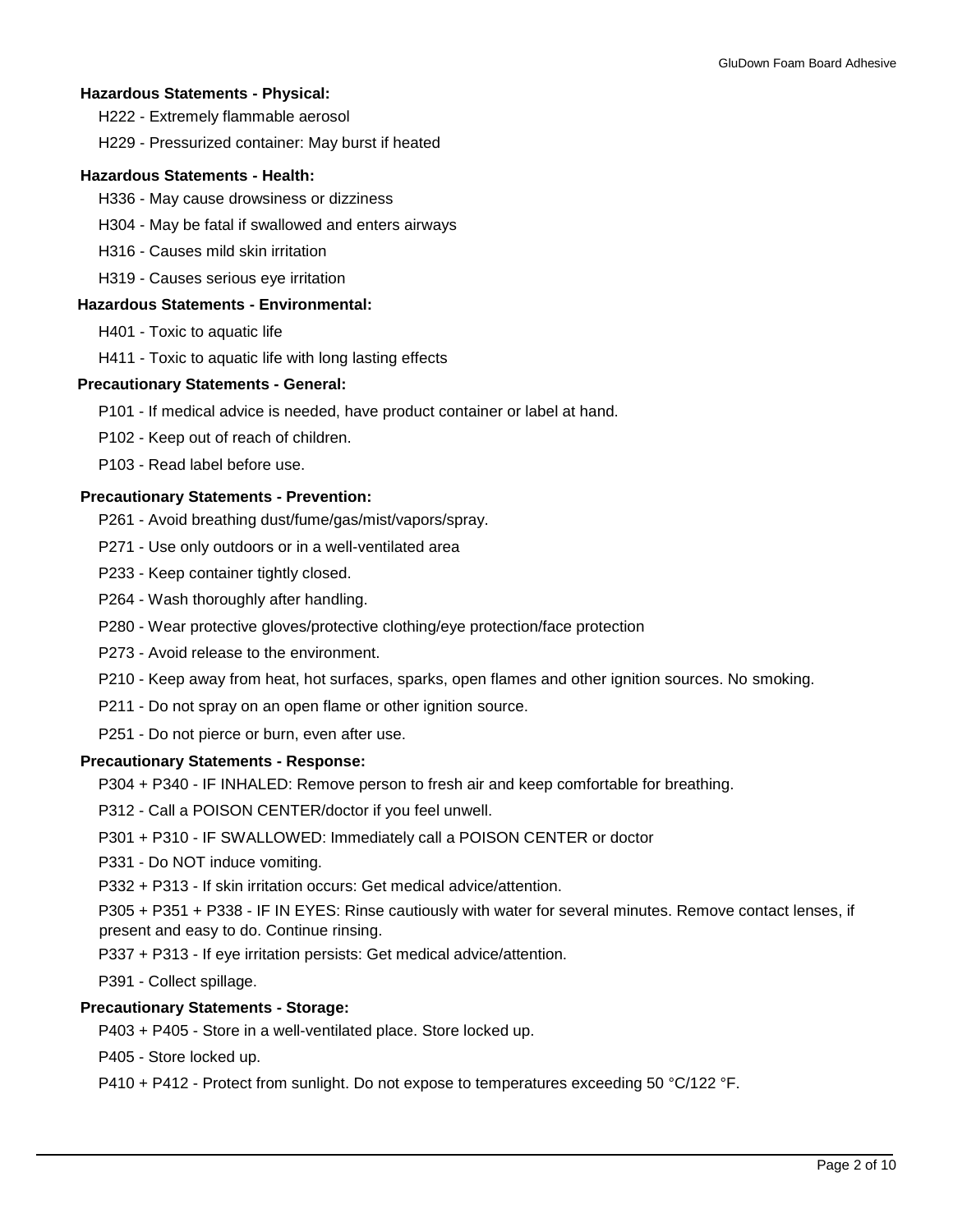## **Precautionary Statements - Disposal:**

P501 - Dispose of contents/container to disposal recycling center. Under RCRA it is the responsibility of the user of the product to determine at the time of disposal whether the product meets RCRA criteria for hazardous waste. Waste management should be in full compliance with federal, state and local laws.

## **Acute toxicity of 13.39% of the mixture is unknown**

## **SECTION 3: COMPOSITION / INFORMATION ON INGREDIENT**

| <b>CAS</b>   | <b>Chemical Name</b>   | % by Weight   |
|--------------|------------------------|---------------|
| 0000115-10-6 | METHYL ETHER           | $31\% - 51\%$ |
| 0000078-78-4 | <b>ISOPENTANE</b>      | 26% - 43%     |
| NA-ERAEnviro | Non Hazardous Solid    | $5\% - 10\%$  |
| NA-ERAEnviro | Non Hazardous Volatile | $3\% - 6\%$   |
| 0000067-64-1 | <b>ACETONE</b>         | $3% - 6%$     |
| 0003710-84-7 | DIETHYL HYDROXYLAMINE  | Trace         |
| 0000091-20-3 | NAPHTHALENE            | Trace         |

## **SECTION 4: FIRST-AID MEASURES**

### **Inhalation:**

Remove source of exposure or move person to fresh air and keep comfortable for breathing.

If exposed/feel unwell/concerned: Call a POISON CENTER/doctor.

Eliminate all ignition sources if safe to do so.

### **Skin Contact:**

Take off contaminated clothing, shoes and leather goods (e.g. watchbands, belts). Wash with plenty of lukewarm, gently flowing water for a duration of 15-20 minutes. If skin irritation occurs: Get medical advice/attention. Wash contaminated clothing before re-use.

IF exposed or concerned: Get medical advice/attention.

### **Eye Contact:**

Remove source of exposure or move person to fresh air. Rinse eyes cautiously with lukewarm, gently flowing water for several minutes, while holding the eyelids open. Remove contact lenses, if present and easy to do. Continue rinsing for a duration of 15-20 minutes. Take care not to rinse contaminated water into the unaffected eye or onto the face. If eye irritation persists: Get medical advice/attention.

### **Ingestion:**

Immediately call a POISON CENTER/doctor. Do NOT induce vomiting. If vomiting occurs naturally, lie on your side, in the recovery position. Do not give anything.

## **SECTION 5: FIRE-FIGHTING MEASURES**

## **Suitable Extinguishing Media:**

Dry chemical, foam, carbon dioxide is recommended. Water spray is recommended to cool or protect exposed materials or structures. Carbon dioxide can displace oxygen. Use caution when applying carbon dioxide in confined spaces. Simultaneous use of foam and water on the same surface is to be avoided as water destroys the foam. Sand or earth may be used for small fires only.

Do not direct a solid stream of water or foam into hot, burning pools this may results in frothing and increase fire intensity.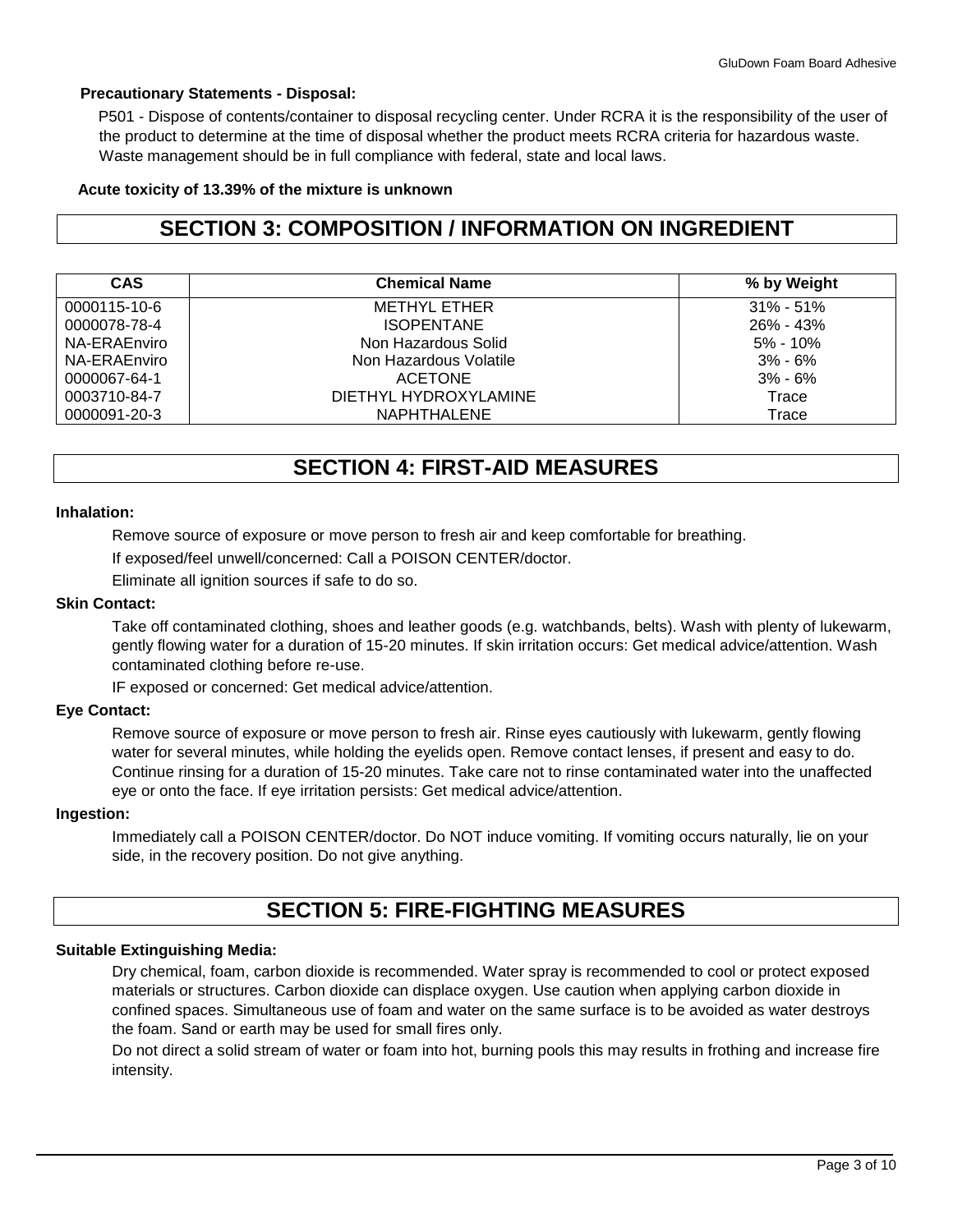### **Unsuitable Extinguishing Media:**

Not available.

#### **Specific Hazards in Case of Fire:**

Contents under pressure. Keep away from ignition sources and open flames. Exposure of containers to extreme heat and flames can cause them to rupture often with violent force. Product is highly flammable and forms explosive mixtures with air, oxygen, and all oxidizing agents. Vapors are heavier than air and may travel along surfaces to remote ignition sources and flash back.

During a fire, irritating and highly toxic gases may be generated during combustion or decomposition. High temperatures can cause sealed containers to rupture due to a build up of internal pressures. Cool with water.

DO NOT cut, drill, grind, or weld near full, partially full, or empty product containers.

Container could potentially burst or be punctured upon mechanical impact, releasing flammable vapors.

#### **Fire-Fighting Procedures:**

Isolate immediate hazard area and keep unauthorized personnel out. Stop spill/release if it can be done safely. Move undamaged containers from immediate hazard area if it can be done safely. Water spray may be useful in minimizing or dispersing vapors and to protect personnel. Water may be ineffective but can be used to cool containers exposed to heat or flame. Caution should be exercised when using water or foam as frothing may occur, especially if sprayed into containers of hot, burning liquid.

Dispose of fire debris and contaminated extinguishing water in accordance with official regulations.

#### **Special Protective Actions:**

Wear protective pressure self-contained breathing apparatus (SCBA) and full turnout gear.

## **SECTION 6: ACCIDENTAL RELEASE MEASURES**

#### **Emergency Procedure:**

ELIMINATE all ignition sources (no smoking, flares, sparks or flames in immediate area).

Do not touch or walk through spilled material.

Isolate hazard area and keep unnecessary people away. Remove all possible sources of ignition in the surrounding area. Notify authorities if any exposure to the general public or the environment occurs or is likely to occur.

If spilled material is cleaned up using a regulated solvent, the resulting waste mixture may be regulated.

#### **Recommended Equipment:**

Positive pressure, full-facepiece self-contained breathing apparatus (SCBA), or positive pressure supplied air respirator with escape SCBA (NIOSH approved).

### **Personal Precautions:**

Avoid breathing vapor. Avoid contact with skin, eye or clothing. ELIMINATE all ignition sources (no smoking, flares, sparks or flames in immediate area). Do not touch damaged containers or spilled materials unless wearing appropriate protective clothing.

#### **Environmental Precautions:**

Stop spill/release if it can be done safely. Prevent spilled material from entering sewers, storm drains, other unauthorized drainage systems and natural waterways by using sand, earth, or other appropriate barriers.

#### **Methods and Materials for Containment and Cleaning Up:**

Cover spills with inert absorbent and place in closed chemical waste containers.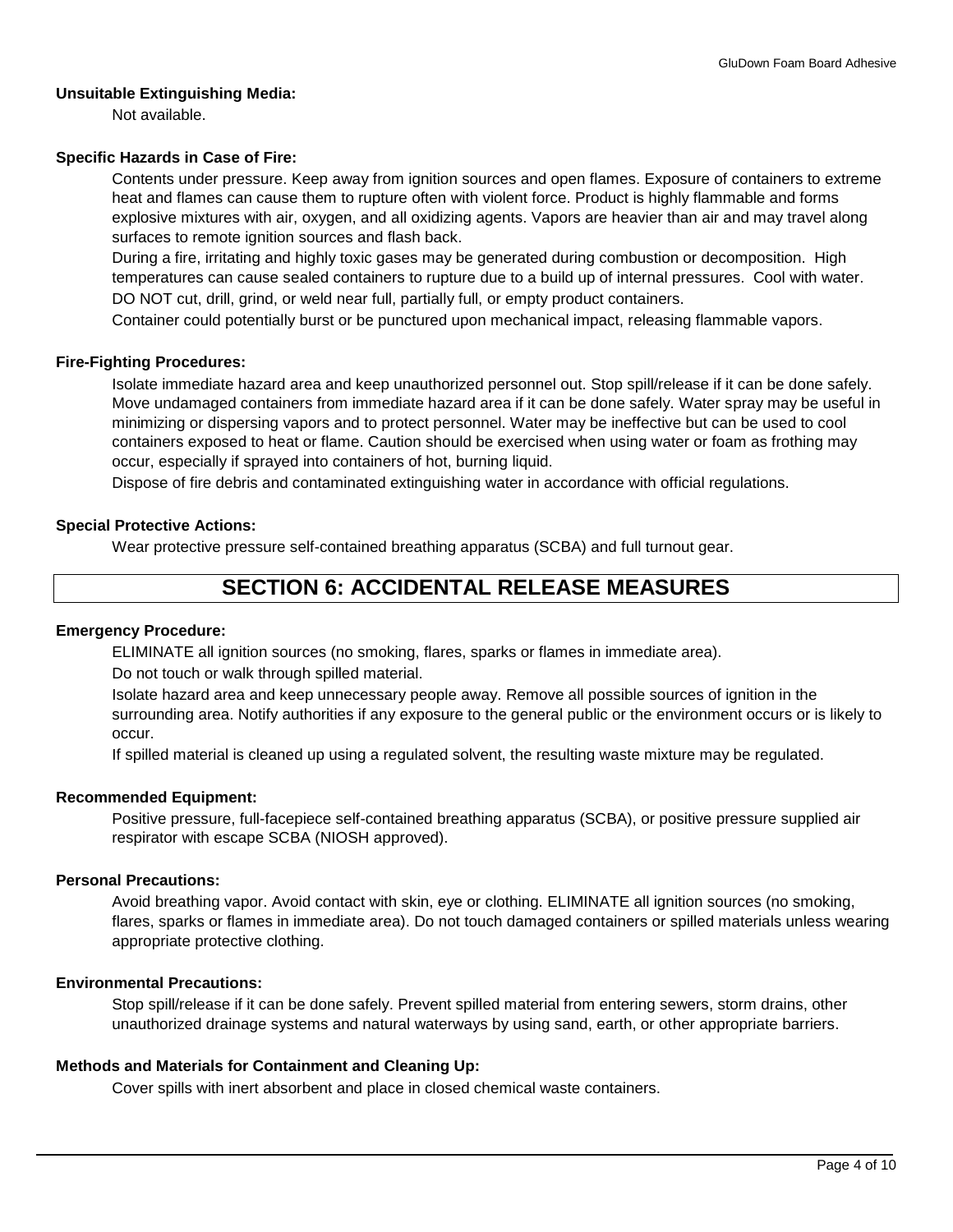## **SECTION 7: HANDLING AND STORAGE**

#### **General:**

Wash hands after use.

Do not get in eyes, on skin or on clothing.

Do not breathe vapors or mists.

Use good personal hygiene practices.

Eating, drinking and smoking in work areas is prohibited.

Remove contaminated clothing and protective equipment before entering eating areas.

Eyewash stations and showers should be available in areas where this material is used and stored.

### **Ventilation Requirements:**

Use only with adequate ventilation to control air contaminants to their exposure limits. The use of local ventilation is recommended to control emissions near the source.

#### **Storage Room Requirements:**

Keep container(s) tightly closed and properly labeled. Store in cool, dry, well-ventilated areas away from heat, direct sunlight, strong oxidizers and any incompatibilities. Store in approved containers and protect against physical damage. Keep containers securely sealed when not in use. Indoor storage should meet OSHA standards and appropriate fire codes. Containers that have been opened must be carefully resealed to prevent leakage. Empty containers retain residue and may be dangerous.

Use non-sparking ventilation systems, approved explosion-proof equipment and intrinsically safe electrical systems in areas where this product is used and stored.

Do not cut, drill, grind, weld or perform similar operations on or near containers. Do not pressurize containers to empty them.

Store at temperatures below 120°F.

## **SECTION 8: EXPOSURE CONTROLS/PERSONAL PROTECTION**

#### **Eye Protection:**

Wear eye protection with side shields or goggles. Wear indirect-vent, impact and splash resistant goggles when working with liquids. If additional protection is needed for entire face, use in combination with a face shield.

#### **Skin Protection:**

Use of gloves approved to relevant standards made from the following materials may provide suitable chemical protection: PVC, neoprene or nitrile rubber gloves. Suitability and durability of a glove is dependent on usage, e.g. frequency and duration of contact, chemical resistance of glove material, glove thickness, dexterity. Always seek advice from glove suppliers. Contaminated gloves should be replaced. Use of an apron and over- boots of chemically impervious materials such as neoprene or nitrile rubber is recommended to avoid skin sensitization. The type of protective equipment must be selected according to the concentration and amount of the dangerous substance at the specific workplace. Launder soiled clothes or properly disposed of contaminated material, which cannot be decontaminated.

#### **Respiratory Protection:**

If engineering controls do not maintain airborne concentrations to a level which is adequate to protect worker, a respiratory protection program that meets or is equivalent to OSHA 29 CFR 1910.134 and ANSI Z88.2 should be followed. Check with respiratory protective equipment suppliers.

#### **Appropriate Engineering Controls:**

Provide exhaust ventilation or other engineering controls to keep the airborne concentrations of vapors below their respective threshold limit value.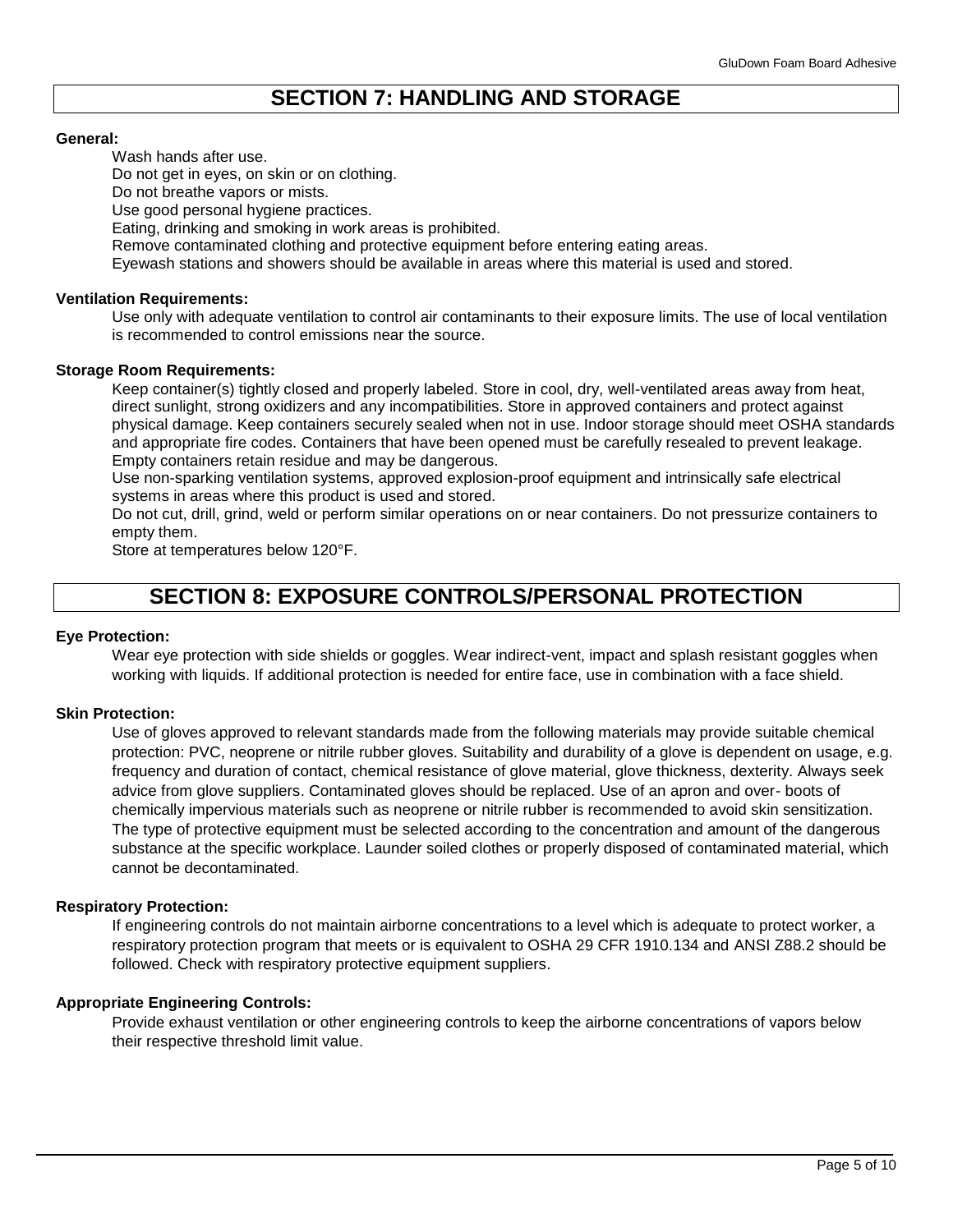| Chemical Name                          | <b>OSHA</b><br><b>TWA</b><br>(ppm)  | <b>OSHA</b><br><b>TWA</b><br>(mg/m3)  | <b>OSHA</b><br><b>STEL</b><br>(ppm)  | <b>OSHA</b><br><b>STEL</b><br>(mg/m3)  | OSHA-<br>Tables-<br>Z1,2,3 | <b>OSHA</b><br>Carcinogen | <b>OSHA</b><br>Skin<br>designation | <b>NIOSH</b><br><b>TWA</b><br>(ppm) | <b>NIOSH</b><br><b>TWA</b><br>(mg/m3) | <b>NIOSH</b><br><b>STEL</b><br>(ppm) | <b>NIOSH</b><br><b>STEL</b><br>(mg/m3) | <b>NIOSH</b><br>Carcinogen |
|----------------------------------------|-------------------------------------|---------------------------------------|--------------------------------------|----------------------------------------|----------------------------|---------------------------|------------------------------------|-------------------------------------|---------------------------------------|--------------------------------------|----------------------------------------|----------------------------|
| <b>ACETONE</b>                         | 1000                                | 2400                                  |                                      |                                        | $\mathbf{1}$               |                           |                                    | 250                                 | 590                                   |                                      |                                        |                            |
| <b>DIETHYL</b><br><b>HYDROXYLAMINE</b> |                                     |                                       |                                      |                                        |                            |                           |                                    |                                     |                                       |                                      |                                        |                            |
| <b>ISOPENTANE</b>                      |                                     |                                       |                                      |                                        |                            |                           |                                    |                                     |                                       |                                      |                                        |                            |
| NAPHTHALENE                            | 10 <sup>1</sup>                     | 50                                    |                                      |                                        | 1                          |                           |                                    | 10                                  | 50                                    | 15                                   | 75                                     |                            |
| Chemical Name                          | <b>ACGIH</b><br><b>TWA</b><br>(ppm) | <b>ACGIH</b><br><b>TWA</b><br>(mg/m3) | <b>ACGIH</b><br><b>STEL</b><br>(ppm) | <b>ACGIH</b><br><b>STEL</b><br>(mg/m3) |                            |                           |                                    |                                     |                                       |                                      |                                        |                            |
| <b>ACETONE</b>                         | 500                                 | 1188                                  | 750                                  | 1782                                   |                            |                           |                                    |                                     |                                       |                                      |                                        |                            |
| <b>DIETYL</b><br><b>HYDROXYLAMINE</b>  | 2                                   |                                       |                                      |                                        |                            |                           |                                    |                                     |                                       |                                      |                                        |                            |
| <b>ISOPENTANE</b>                      | 1000                                |                                       |                                      |                                        |                            |                           |                                    |                                     |                                       |                                      |                                        |                            |
| NAPHTHALENE                            | 10                                  |                                       |                                      |                                        |                            |                           |                                    |                                     |                                       |                                      |                                        |                            |

## **SECTION 9: PHYSICAL AND CHEMICAL PROPERTIES**

### **Physical and Chemical Properties**

Density Density VOC VOC Actual VOC Actual % VOC Appearance Odor Threshold Odor Description pH Flammability Water Solubility Flash Point Symbol Flash Point Viscosity Lower Explosion Level Upper Explosion Level Vapor Pressure Vapor Density Freezing Point Melting Point Low Boiling Point High Boiling Point Auto Ignition Temp Evaporation Rate VOC Composite Partial Pressure

5.67836 lb/gal 4.63620 lb/gal 555.55609 g/l 4.63620 lb/gal 81.64691% Clear to Amber Liquid N.A. Hydrocarbon Odor N.A. N.A. N.A. N.A. N.A. N.A. N.A. N.A. N.A. N.A. N.A. N.A. N.A. N.A. N.A. N.A. N.A. N.A.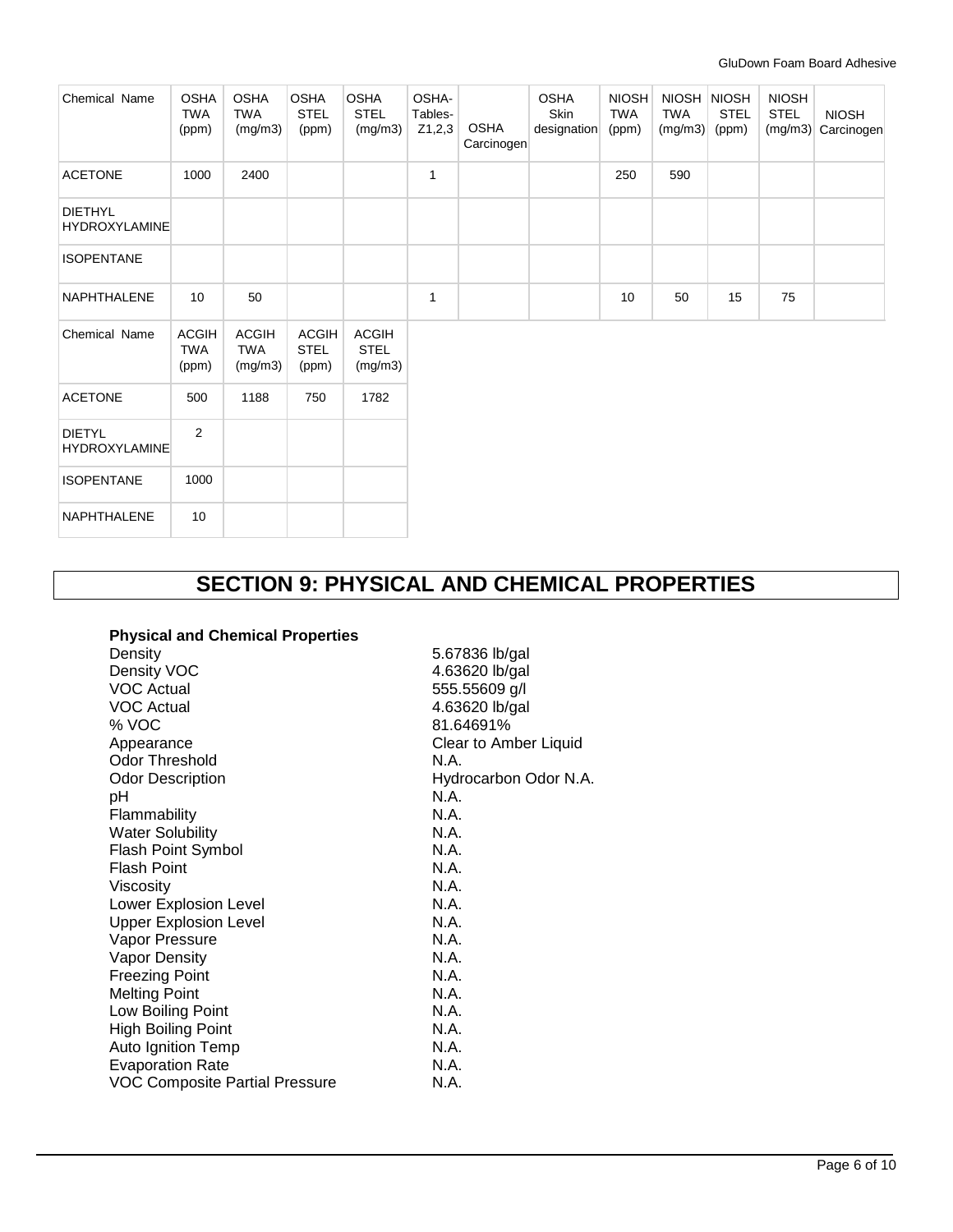## **SECTION 10: STABILITY AND REACTIVITY**

#### **Stability:**

Material is stable at standard temperature and pressure.

#### **Conditions to Avoid:**

Keep away from direct sunlight and other sources of ignition.

Dropping containers may cause bursting.

## **Hazardous Reactions/Polymerization:**

Will not occur

## **Incompatible Materials:**

Avoid strong oxidizers, reducers, acids, and alkalis.

### **Hazardous Decomposition Products:**

No data available.

## **SECTION 11: TOXICOLOGICAL INFORMATION**

#### **Skin Corrosion/Irritation:**

Prolonged or repeated contact with this product may dry and/or defat the skin. This product may be harmful if it is absorbed through the skin. Causes skin irritation.

#### **Serious Eye Damage/Irritation:**

Eye contact may lead to permanent damage if not treated promptly.

Liquid or vapors may irritate the eyes.

Symptoms may include stinging, tearing, redness, swelling, and blurred vision. Eye contact may lead to permanent damage if not treated promptly. Causes serious eye irritation.

#### **Respiratory/Skin Sensitization:**

No Data Available

#### **Germ Cell Mutagenicity:**

No Data Available

## **Carcinogenicity:**

No Data Available

### **Reproductive Toxicity:**

No Data Available

## **Specific Target Organ Toxicity - Single Exposure:**

May cause drowsiness or dizziness

#### **Specific Target Organ Toxicity - Repeated Exposure:**

Prolonged exposure may cause damage to her central nervous system, lungs, skin and eyes.

#### **Aspiration Hazard:**

May be fatal if swallowed and enters airways.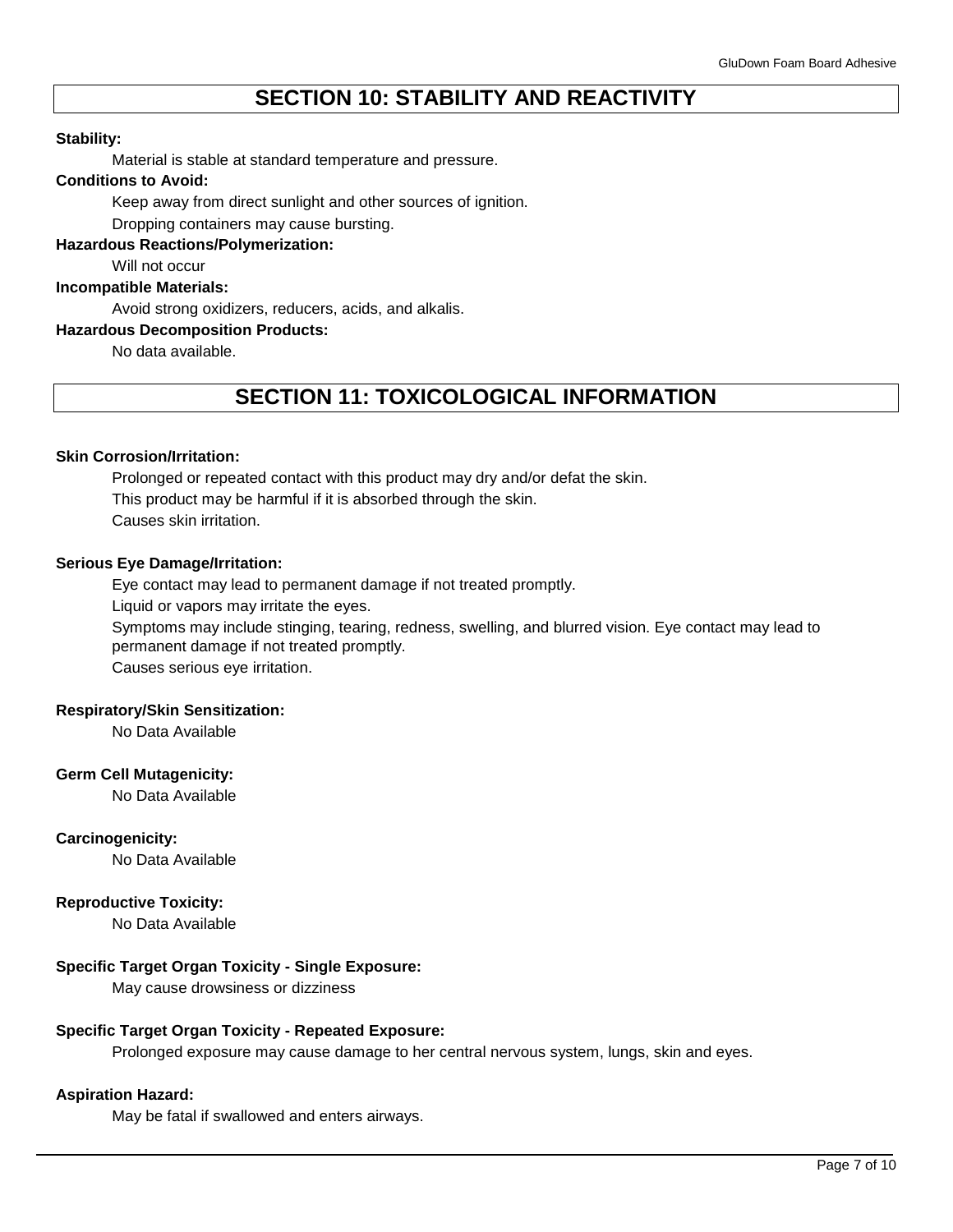## **Acute Toxicity:**

If inhaled, may cause dizziness, nausea, upper respiratory irritation, drowsiness, mental depression or narcosis, difficulty in breathing, irregular heartbeats.

## 0000067-64-1 ACETONE

LC50 (male rat): 30000 ppm (4-hour exposure); cited as 71000 mg/m3 (4-hour exposure) (29) LC50 (male mouse): 18600 ppm (4-hour exposure); cited as 44000 mg/m3 (4-hour exposure) (29) LD50 (oral, female rat): 5800 mg/kg (24) LD50 (oral, mature rat): 6700 mg/kg (cited as 8.5 mL/kg) (31) LD50 (oral, newborn rat): 1750 mg/kg (cited as 2.2 mL/kg) (31) LD50 (oral, mouse): 3000 mg/kg (32,unconfirmed) LD50 (dermal, rabbit): Greater than 16000 mg/kg cited as 20 mL/kg) (30)

0000091-20-3 NAPHTHALENE LC50: Insufficient data LD50 (oral, mouse): 533 mg/kg (male); 710 mg/kg (female) (1) LD50 (oral, rat): 1780 mg/kg (2)

0000078-78-4 ISOPENTANE LC50 (mouse): 140,000 ppm (2-hour exposure).(3)

## **Potential Health Effects – Miscellaneous**

## 0000067-64-1 ACETONE

The following medical conditions may be aggravated by exposure: lung disease, eye disorders, skin disorders. Overexposure may cause damage to any of the following organs/systems: blood, central nervous system, eyes, kidneys, liver, respiratory system, skin.

### 0000091-20-3 NAPHTHALENE

Is an IARC, NTP or OSHA carcinogen. Tests in some laboratory animals demonstrate carcinogenic activity. Increased susceptibility to the effects of this material may be observed in people with preexisting disease of any of the following: kidneys, liver. Recurrent overexposure may result in liver and kidney injury. WARNING: This chemical is known to the State of California to cause cancer.

## **SECTION 12: ECOLOGICAL INFORMATION**

### **Toxicity:**

Toxic to aquatic life. Toxic to aquatic life with long lasting effects.

### **Persistence and Degradability:**

No data available.

#### **Bio-accumulative Potential:**

No data available.

### **Mobility in Soil:**

No data available.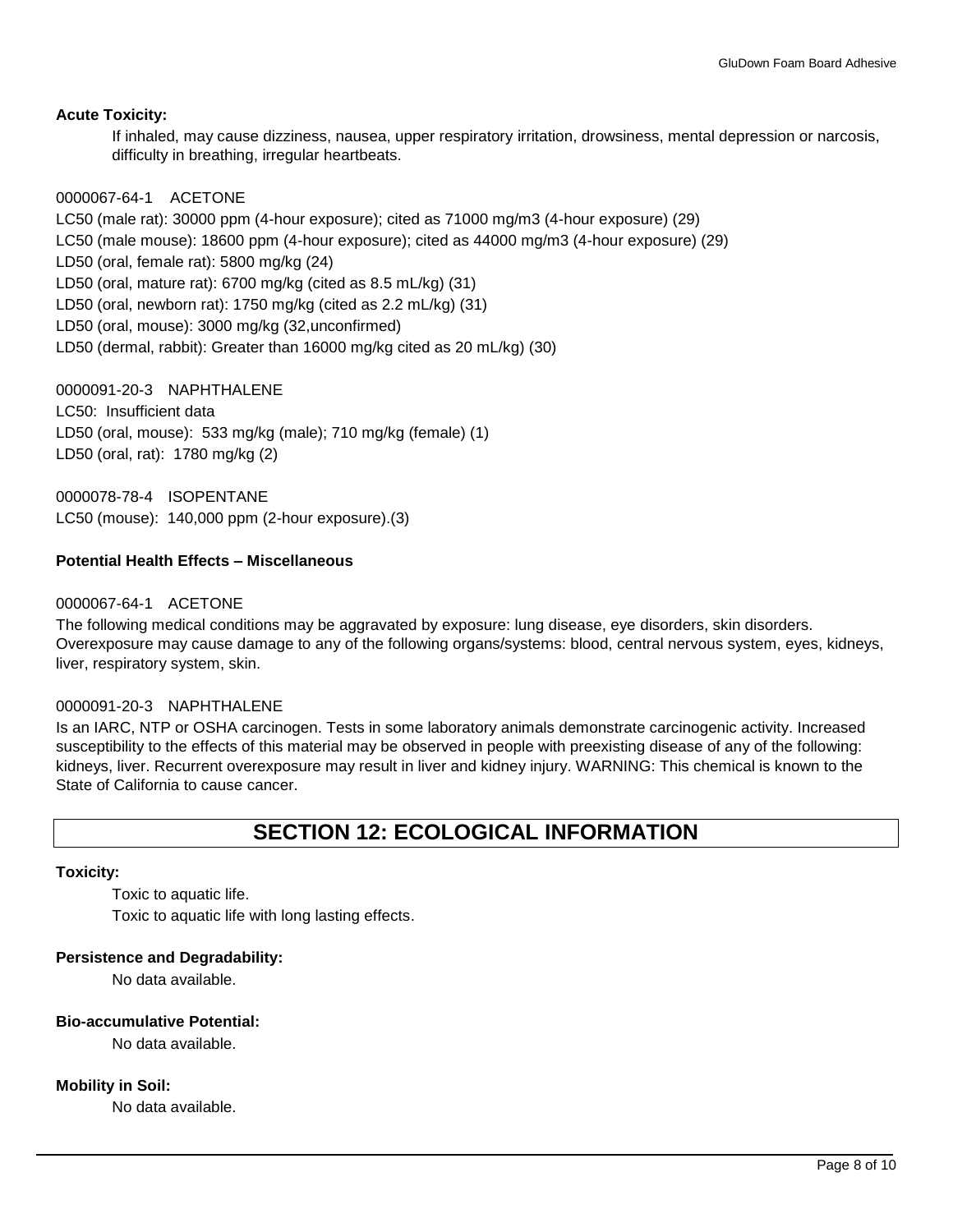## **Other Adverse Effects:**

No data available.

## **Bio-accumulative Potential**

0000067-64-1 ACETONE

Does not bioaccumulate.

#### **Persistence and Degradability**

0000067-64-1 ACETONE

91% readily biodegradable, Method: OECD Test Guideline 301B.

# **SECTION 13: DISPOSAL CONSIDERATIONS**

### **Waste Disposal:**

Under RCRA it is the responsibility of the user of the product to determine at the time of disposal whether the product meets RCRA criteria for hazardous waste. Waste management should be in full compliance with federal, state and local laws.

Empty Containers retain product residue which may exhibit hazards of material, therefore do not pressurize, cut, glaze, weld or use for any other purposes. Return drums to reclamation centers for proper cleaning and reuse.

## **SECTION 14: TRANSPORT INFORMATION**

## **U.S. DOT Information:**

Ground Transportation: (Continental United States, Canada & Mexico): Limited Quantity

### **IMDG Information:**

Shipping Name: Aerosols, flammable UN/NA #: 1950 Hazard Class: 2.1 Required Placard: Limited Quantity Marine Pollutant: No data available

## **IATA Information:**

We do NOT recommend this product to be shipped via air. It would need to be repacked by an authorized packing company and the DG would have to be completed by a licensed hazardous material shipping company.